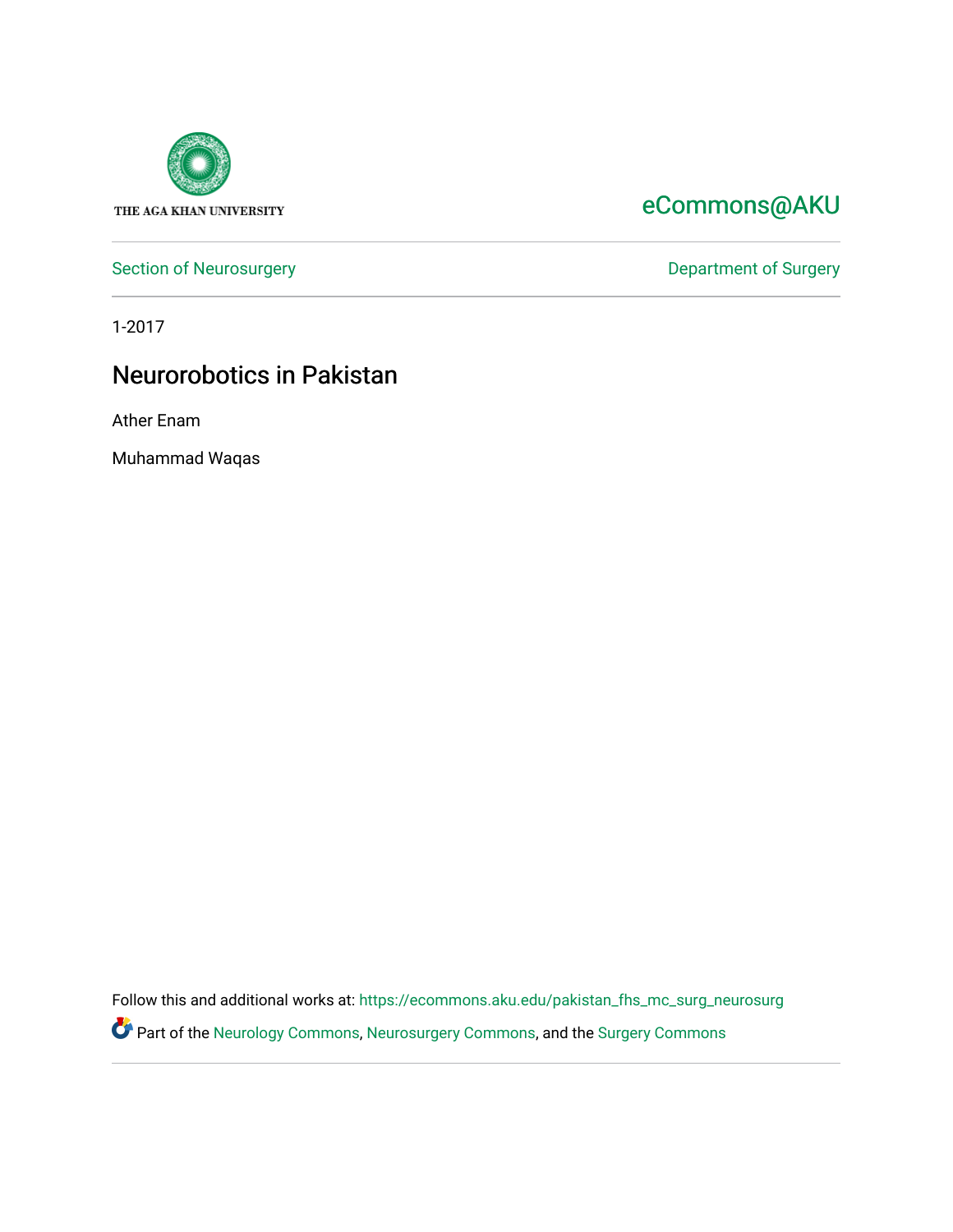### **EDITORIAL**

# **NEURO-ROBOTICS IN PAKISTAN**

*Syed Ather Enam, Muhammad Waqas Department of Surgery, Aga Khan University Hospital*

### **Neuro-robotics**

Neurosurgery demands highest degree of accuracy and precision. A surgeon's dexterity may be tested to the human limit when it comes to negotiating with delicate structures inside cranial cavity. Robotic devices can help surgeons cross these human limits and achieve better precision and less invasiveness. With enhanced accuracy, precision and dexterity it is possible to work through small corridors and trajectories causing minimal injury to the normal brain. Unfortunately however, robotics in neurosurgery is not as advanced as it is in other surgical specialties like gynecology and urology.

Several neurorobotic systems have been introduced<sup>1</sup>. Most popular use of neuro robotics in neurosurgery is Cyberknife (Accuray, Sunnyvale, California). Cyberknife is a robotic stereotactic radiation system used for stereotactic radiosurgery. It is frequently being used for the treatment of different tumors and vascular malformations. Developing robots to perform microsurgery is a much bigger challenge.

Medical robots are classified as either Active or Passive. Active robots are programmed to sense and react to environment. While the passive robot is controlled by surgeon's input to the device. NeuroArm developed by University of Calgary is one the most sophisticated neuro robotic device with a master slave program performing delicate neurosurgical tasks controlled by a surgeon<sup>2</sup>. This has special application in minimally invasive neurosurgery. Similar systems are being developed in other places like Japan. These robots are able to perform tasks as complex as suturing blood vessels. Still a lot is to be done before they are employed on actual patients.

Another variety of robots is of semi active devices that provide some guidance to surgeons in performing a procedure. One example is NeuroMate (Renishaw Inc, Wotton-under-Edge Gloucestershire, United Kingdom) used in stereotactic surgery<sup>3</sup>. The use of robotic technology is expected to grow rapidly in the coming years.

#### **Current Status of Neuro-robotics in Pakistan**

Technological gap between developed world and developing countries is huge. Yet Pakistan is with some individual efforts has made progress in fields as advanced as neuro robotics. In the form of Cyber Knife, robotic technology has been in use in Pakistan at the Jinnah Postgraduate Medical Center since December, 2012. Cyber Knife has significantly contributed to patients requiring radiosurgery. This robotic device is not used in actual surgery; this is to deliver precise radiation. For robotic use during the surgical procedure, there are few available now. A couple of them have been mentioned above and another one is recently acquired by the Aga Khan University.

With the help of large donations the Aga Khan University was able to install Brightmatter<sup>TM</sup> (Synaptive Medical) a semi active robotic device that guides neurosurgeons in planning and the executing a safe and less invasive surgery. The system is a combination of advanced neuronavigation and exoscopy (a magnified view of the operative field projected out on a screen). Navigation is based on special magnetic resonance imaging sequences of the brain. This provides information on the location of lesion in relation to white matter tracts and brain parenchyma. Based on this information site and trajectory of surgical approach is planned. During surgery the robotic arm controlled by through a computer program aligns itself to the line of surgical view. The exoscope projects magnified views of the operative field on to a large screen. The assistant thus shares the same view. The distance of surgical area from vital white matter and cortex can be assessed at any time during surgery by the use of navigation probe. The first using the system was performed in April 2016 at the Aga Khan University Hospital Karachi. Since then over 70 cases have been performed with satisfactory results.

These are the only examples robotics used in the treatment of patients in Pakistan. To keep pace with modern world and provide our patients with better treatment options, other medical centers need to look at the future and invest in technology too.